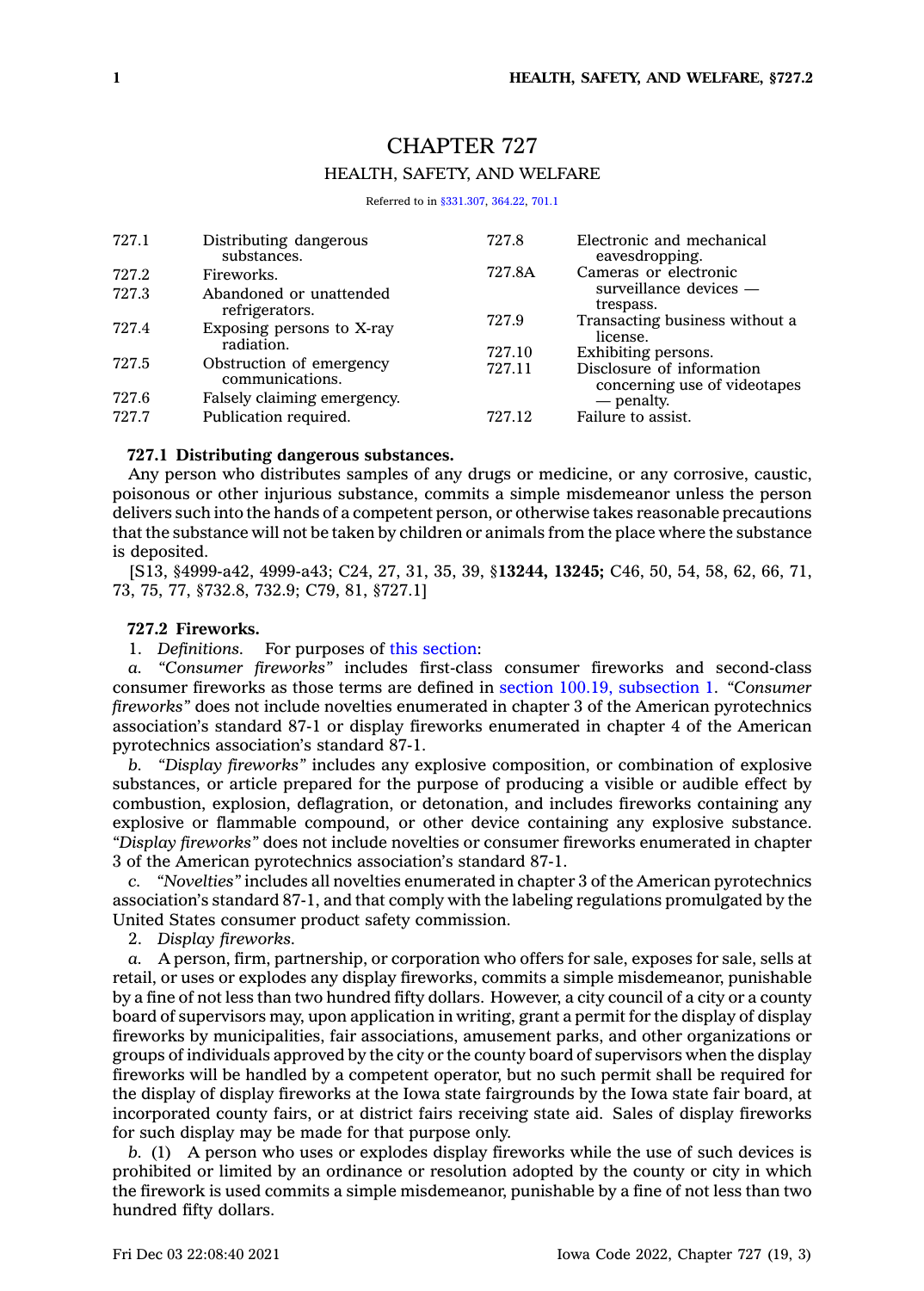### **§727.2, HEALTH, SAFETY, AND WELFARE 2**

(2) A person who uses or explodes display fireworks while the use of such devices is suspended by an order of the state fire marshal commits <sup>a</sup> simple misdemeanor, punishable by <sup>a</sup> fine of not less than two hundred fifty dollars.

3. *Consumer fireworks and novelties.*

*a.* A person or <sup>a</sup> firm, partnership, or corporation may possess, use, or explode consumer fireworks in accordance with this [subsection](https://www.legis.iowa.gov/docs/code/727.2.pdf) and [subsection](https://www.legis.iowa.gov/docs/code/727.2.pdf) 4.

*b.* A person, firm, partnership, or corporation who sells consumer fireworks to <sup>a</sup> person who is less than eighteen years of age commits <sup>a</sup> simple misdemeanor, punishable by <sup>a</sup> fine of not less than two hundred fifty dollars. A person who is less than eighteen years of age who purchases consumer fireworks commits <sup>a</sup> simple misdemeanor, punishable by <sup>a</sup> fine of not less than two hundred fifty dollars.

*c.* (1) A person who uses or explodes consumer fireworks or novelties while the use of such devices is prohibited or limited by an ordinance adopted by the county or city in which the fireworks are used commits <sup>a</sup> simple misdemeanor, punishable by <sup>a</sup> fine of not less than two hundred fifty dollars.

(2) A person who uses or explodes consumer fireworks or novelties while the use of such devices is suspended by an order of the state fire marshal commits <sup>a</sup> simple misdemeanor, punishable by <sup>a</sup> fine of not less than two hundred fifty dollars.

4. *Limitations.*

*a.* A person shall not use or explode consumer fireworks on days other than June 1 through July 8 and December 10 through January 3 of each year, all dates inclusive.

*b.* A person shall not use or explode consumer fireworks at times other than between the hours of 9:00 a.m. and 10:00 p.m., except that on the following dates consumer fireworks shall not be used at times other than between the hours specified:

(1) Between the hours of 9:00 a.m. and 11:00 p.m. on July 4 and the Saturdays and Sundays immediately preceding and following July 4.

(2) Between the hours of 9:00 a.m. on December 31 and 12:30 a.m. on the immediately following day.

(3) Between the hours of 9:00 a.m. and 11:00 p.m. on the Saturdays and Sundays immediately preceding and following December 31.

*c.* A person shall not use consumer fireworks on real property other than that person's real property or on the real property of <sup>a</sup> person who has consented to the use of consumer fireworks on that property.

*d.* A person who violates this [subsection](https://www.legis.iowa.gov/docs/code/727.2.pdf) commits <sup>a</sup> simple misdemeanor. A court shall not order imprisonment for violation of this [subsection](https://www.legis.iowa.gov/docs/code/727.2.pdf).

5. *Applicability.*

*a.* This [section](https://www.legis.iowa.gov/docs/code/727.2.pdf) does not prohibit the sale by <sup>a</sup> resident, dealer, manufacturer, or jobber of such fireworks as are not prohibited by this [section](https://www.legis.iowa.gov/docs/code/727.2.pdf), or the sale of any kind of fireworks if they are to be shipped out of the state, or the sale or use of blank cartridges for <sup>a</sup> show or the theater, or for signal purposes in athletic sports or by railroads or trucks, for signal purposes, or by <sup>a</sup> recognized military organization.

*b.* This [section](https://www.legis.iowa.gov/docs/code/727.2.pdf) does not apply to any substance or composition prepared and sold for medicinal or fumigation purposes.

*c.* Unless specifically provided otherwise, this [section](https://www.legis.iowa.gov/docs/code/727.2.pdf) does not apply to novelties.

[C39, §**13245.08 – 13245.10;** C46, 50, 54, 58, 62, 66, 71, 73, 75, 77, §732.17 – 732.19; C79, 81, §727.2]

92 Acts, ch [1163,](https://www.legis.iowa.gov/docs/acts/1992/CH1163.pdf) §120; 99 [Acts,](https://www.legis.iowa.gov/docs/acts/99/CH0153.pdf) ch 153, §22; 2008 Acts, ch [1032,](https://www.legis.iowa.gov/docs/acts/2008/CH1032.pdf) §106; 2017 [Acts,](https://www.legis.iowa.gov/docs/acts/2017/CH0115.pdf) ch 115, [§10,](https://www.legis.iowa.gov/docs/acts/2017/CH0115.pdf) 12

Referred to in [§100.1](https://www.legis.iowa.gov/docs/code/100.1.pdf), [101A.1,](https://www.legis.iowa.gov/docs/code/101A.1.pdf) [331.301](https://www.legis.iowa.gov/docs/code/331.301.pdf), [331.304](https://www.legis.iowa.gov/docs/code/331.304.pdf), [364.2](https://www.legis.iowa.gov/docs/code/364.2.pdf), [461A.42](https://www.legis.iowa.gov/docs/code/461A.42.pdf)

# **727.3 Abandoned or unattended refrigerators.**

Any person who abandons or otherwise leaves unattended any refrigerator, icebox, or similar container, with doors that may become locked, outside of buildings and accessible to children, or any person who allows any such refrigerator, ice box, or similar container, to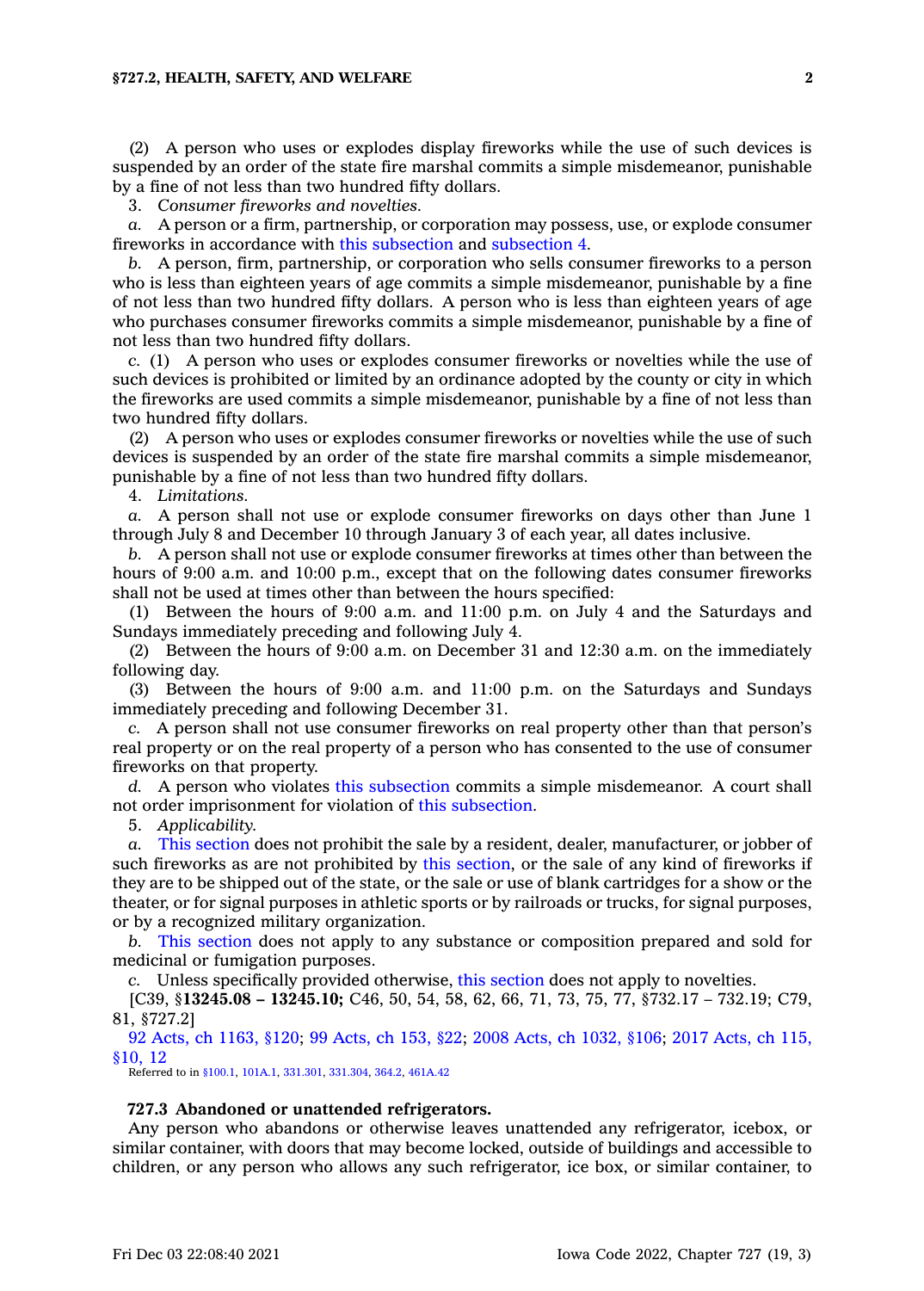remain outside of buildings on premises in the person's possession or control, abandoned or unattended and so accessible to children, commits <sup>a</sup> simple misdemeanor.

[C58, 62, 66, 71, 73, 75, 77, §732.20 – 732.23; C79, 81, §727.3]

## **727.4 Exposing persons to X-ray radiation.**

Any person other than one licensed to practice medicine, osteopathic medicine, chiropractic, or dentistry, or one acting under the direction of <sup>a</sup> person so licensed, who knowingly exposes any other person to X-ray radiation, commits <sup>a</sup> simple misdemeanor.

[C62, 66, 71, 73, 75, 77, §732.24; C79, 81, §727.4]

#### **727.5 Obstruction of emergency communications.**

An emergency communication is any telephone call or radio transmission to <sup>a</sup> fire department or police department for aid, or <sup>a</sup> call or transmission for medical aid or ambulance service, when human life or property is in jeopardy and the prompt summoning of aid is essential. A person who fails to relinquish <sup>a</sup> telephone or telephone line which the person is using when informed that the phone or line is needed for an emergency call or knowingly and intentionally obstructs or interferes with an emergency call or transmission commits <sup>a</sup> simple misdemeanor.

[C62, 66, 71, 73, 75, 77, §714.33, 714.34; C79, 81, §727.5] 87 [Acts,](https://www.legis.iowa.gov/docs/acts/1987/CH0012.pdf) ch 12, §1 Referred to in  $$727$ .

#### **727.6 Falsely claiming emergency.**

Any person who secures the use of <sup>a</sup> telephone or telephone line by falsely stating that such telephone or line is needed for an emergency call commits <sup>a</sup> simple misdemeanor.

[C62, 66, 71, 73, 75, 77, §714.35; C79, 81, §727.6] Referred to in [§727.7](https://www.legis.iowa.gov/docs/code/727.7.pdf)

## **727.7 Publication required.**

Every telephone company doing business in this state shall print <sup>a</sup> copy of [sections](https://www.legis.iowa.gov/docs/code/727.5.pdf) 727.5 and [727.6](https://www.legis.iowa.gov/docs/code/727.6.pdf) in <sup>a</sup> prominent place in every telephone directory published by it. Any person, firm, or corporation providing telephone service which distributes or causes to be distributed in this state copies of <sup>a</sup> telephone directory which is subject to the provisions of this [section](https://www.legis.iowa.gov/docs/code/727.7.pdf) which does not contain the notice herein provided for commits <sup>a</sup> simple misdemeanor.

[C62, 66, 71, 73, 75, 77, §714.36; C79, 81, §727.7]

# **727.8 Electronic and mechanical eavesdropping.**

1. *"Monitoring device"* means <sup>a</sup> digital video or audio streaming or recording device that records, listens to, or otherwise intercepts video or audio communications in order to provide proof of or prevent criminal activity that is placed outside of <sup>a</sup> person's dwelling or other structure that is not in <sup>a</sup> shared hallway and is on real property owned or leased by the person.

2. Any person, having no right or authority to do so, who taps into or connects <sup>a</sup> listening or recording device to any telephone or other communication wire, or who by any electronic or mechanical means listens to, records, or otherwise intercepts <sup>a</sup> conversation or communication of any kind, commits <sup>a</sup> serious misdemeanor.

3. This [section](https://www.legis.iowa.gov/docs/code/727.8.pdf) does not apply to any of the following:

*a.* The recording by <sup>a</sup> sender or recipient of <sup>a</sup> message or one who is openly present and participating in or listening to <sup>a</sup> communication from recording such message or communication.

*b.* The use of any radio or television receiver to receive any communication transmitted by radio or wireless signal.

*c.* The use of <sup>a</sup> monitoring device.

[C97, §4816; C24, 27, 31, 35, 39, §**13121;** C46, 50, 54, 58, 62, 66, 71, 73, 75, 77, §716.8; C79, 81, §727.8]

2018 Acts, ch [1102,](https://www.legis.iowa.gov/docs/acts/2018/CH1102.pdf) §1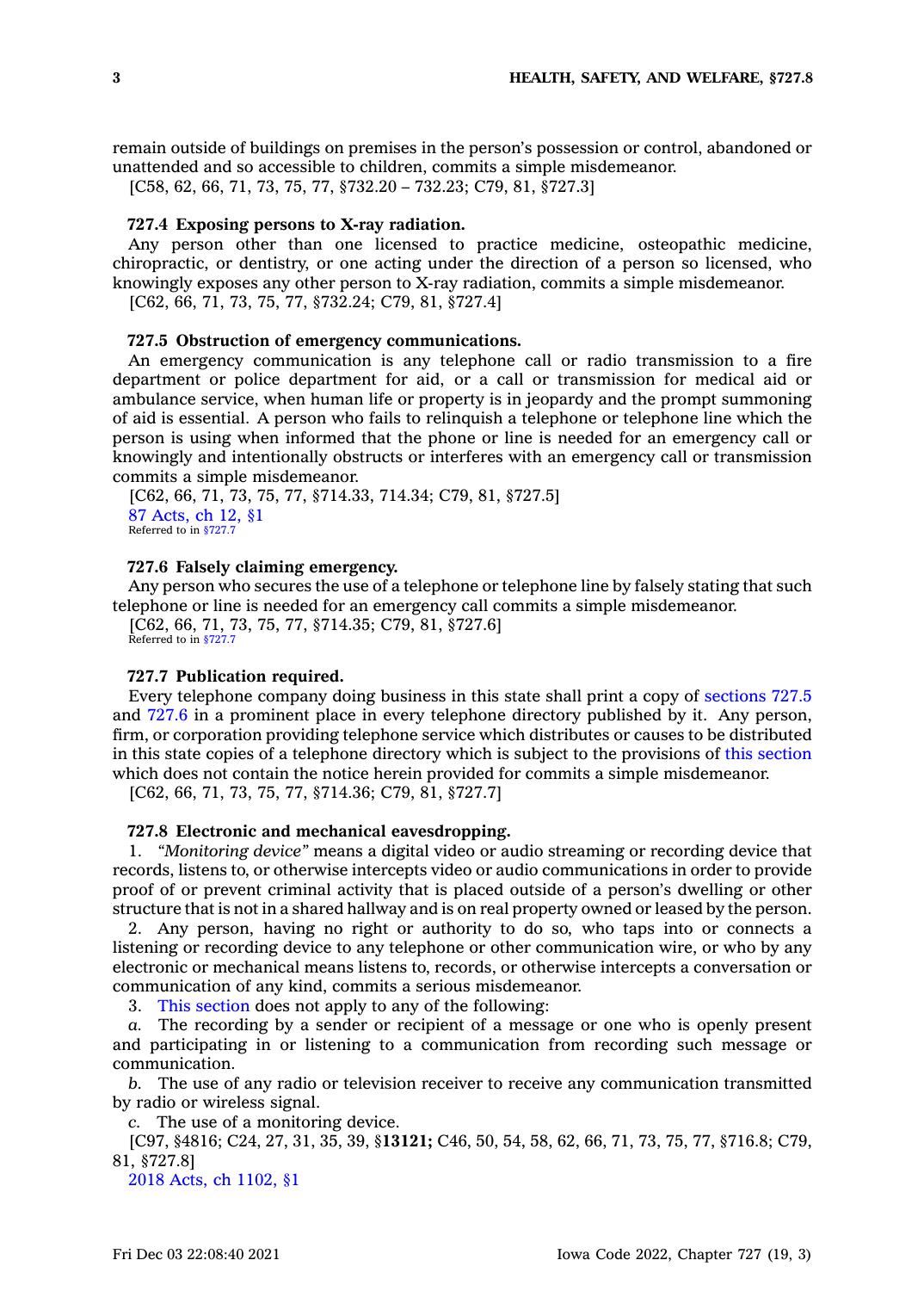### **727.8A Cameras or electronic surveillance devices — trespass.**

A person committing <sup>a</sup> trespass as defined in [section](https://www.legis.iowa.gov/docs/code/716.7.pdf) 716.7 who knowingly places or uses <sup>a</sup> camera or electronic surveillance device that transmits or records images or data while the device is on the trespassed property commits an aggravated misdemeanor for <sup>a</sup> first offense and <sup>a</sup> class "D" felony for <sup>a</sup> second or subsequent offense.

2021 [Acts,](https://www.legis.iowa.gov/docs/acts/2021/CH0083.pdf) ch 83, §2 NEW section

### **727.9 Transacting business without <sup>a</sup> license.**

Unless another penalty is specifically provided, any person who without <sup>a</sup> license carries on or transacts any business or occupation for which <sup>a</sup> license is required by any law of this state, commits <sup>a</sup> simple misdemeanor.

[C51, §2737; R60, §4380; C73, §4046; C97, §5010; C24, 27, 31, 35, 39, §**13072;** C46, 50, 54, 58, 62, 66, 71, 73, 75, 77, §713.27; C79, 81, §727.9]

#### **727.10 Exhibiting persons.**

A person shall not exhibit, place on exhibition, or cause to be exhibited any person without the permission of the person exhibited or the person's parent or guardian. A parent or guardian of an exhibited person shall not receive compensation from the exhibition. A person who violates this [section](https://www.legis.iowa.gov/docs/code/727.10.pdf) commits <sup>a</sup> serious misdemeanor.

[S13, §4975-1a; C24, 27, 31, 35, 39, §**13197;** C46, 50, 54, 58, 62, 66, 71, 73, 75, 77, §725.12; C79, 81, §727.10]

95 [Acts,](https://www.legis.iowa.gov/docs/acts/1995/CH0168.pdf) ch 168, §1

# **727.11 Disclosure of information concerning use of videotapes — penalty.**

1. Except as provided in [subsection](https://www.legis.iowa.gov/docs/code/727.11.pdf) 2, <sup>a</sup> person engaged in the business of renting, leasing, loaning, or otherwise distributing for <sup>a</sup> fee videotapes or other like items to individuals for personal use shall not disclose any information which would reveal the identity of an individual renting, leasing, borrowing, or otherwise obtaining through the business <sup>a</sup> videotape or other like item, except to the extent permitted by the individual as evidenced by the individual's written consent or as otherwise provided in this [section](https://www.legis.iowa.gov/docs/code/727.11.pdf).

2. In the absence of consent, the information may be released in any of the following situations:

*a.* To <sup>a</sup> criminal or juvenile justice agency only pursuant to an investigation of <sup>a</sup> particular person or organization suspected of committing <sup>a</sup> known crime. The information shall be released only upon <sup>a</sup> judicial determination that <sup>a</sup> rational connection exists between the requested release of information and <sup>a</sup> legitimate end and that the need for the information is cogent and compelling.

*b.* To the extent reasonably necessary to collect payment for the rental, lease, or other distribution fee for the materials, if the individual has been given written notice that the payment is due and the individual has failed to pay or arrange for payment within <sup>a</sup> reasonable time after this notice.

*c.* If the disclosure is for the exclusive purpose of marketing goods and services directly to the consumer. The person disclosing the information shall inform the customer in writing that the customer may, by written notice, require the person to refrain from disclosing the information pursuant to this paragraph.

3. A person who violates this [section](https://www.legis.iowa.gov/docs/code/727.11.pdf) commits <sup>a</sup> simple misdemeanor. 88 Acts, ch [1256,](https://www.legis.iowa.gov/docs/acts/1988/CH1256.pdf) §2; 89 [Acts,](https://www.legis.iowa.gov/docs/acts/1989/CH0296.pdf) ch 296, §89; 96 Acts, ch [1034,](https://www.legis.iowa.gov/docs/acts/1996/CH1034.pdf) §64

### **727.12 Failure to assist.**

1. A person who reasonably believes another person is suffering from <sup>a</sup> risk of serious bodily injury or imminent danger of death shall, if the person is able, attempt to contact local law enforcement or local emergency response authorities, if doing so does not place the person or the other person at risk of serious bodily injury or imminent danger of death. A person shall not be required to contact local law enforcement or emergency response